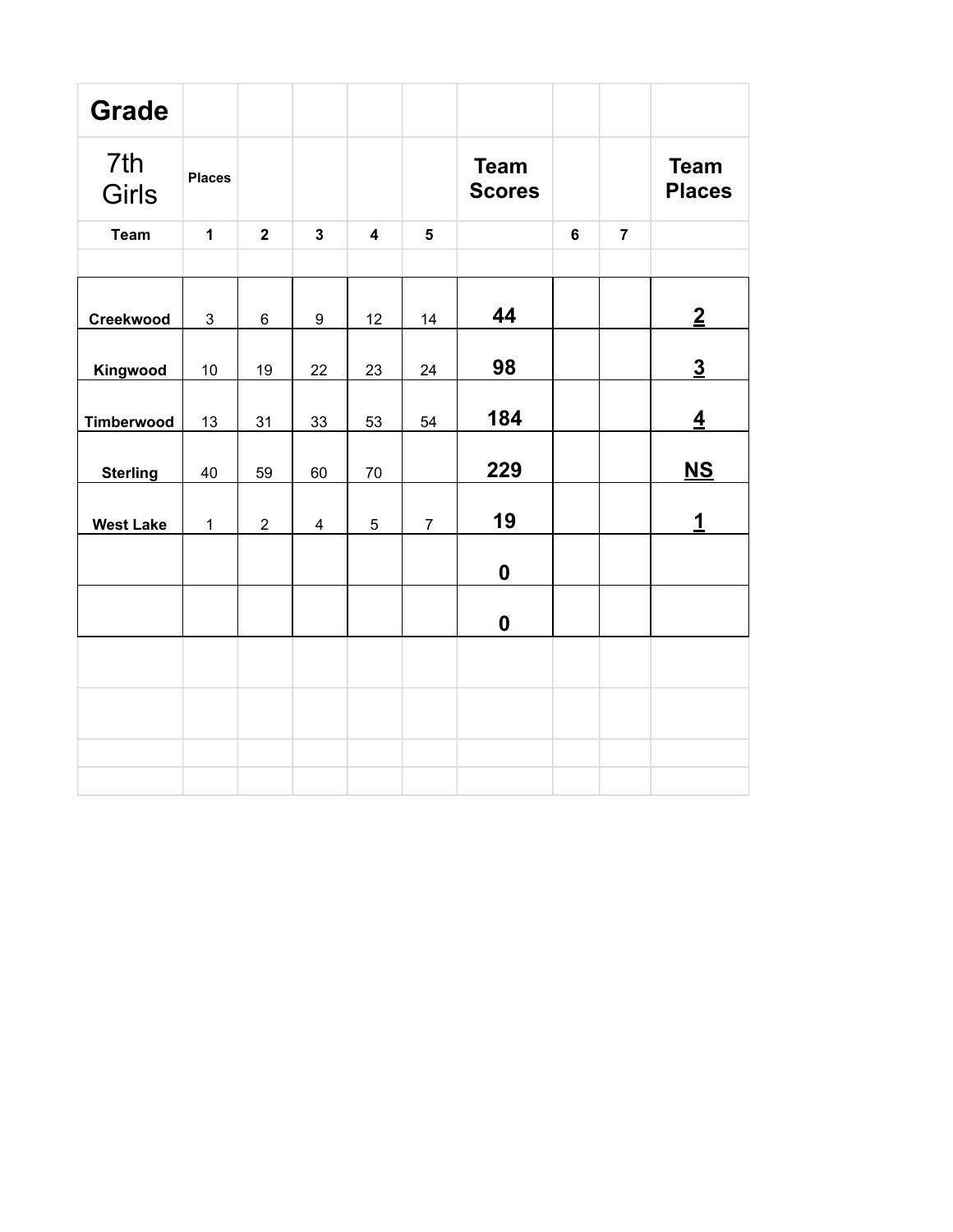|                | 7TH Grade Girls |                 |                      |                 |          |    |                   |            |                      |           |          |     |           |            |             |           |      |
|----------------|-----------------|-----------------|----------------------|-----------------|----------|----|-------------------|------------|----------------------|-----------|----------|-----|-----------|------------|-------------|-----------|------|
|                | Last Name       | First Name      | School               | Place           | Time     |    | Last Name         | First Name | School               | Place     | Time     |     | Last Name | First Name | School      | Place     | Time |
| $\mathbf{1}$   | Friday          | Tessa           | WLMS                 | 1               | 14'01    | 44 | Walker            | Claira     | <b>CMS</b>           | 44        | 19'42    | 87  | Robinson  | Audrey     | <b>WLMS</b> | <b>NR</b> |      |
| $\overline{2}$ | Berrios         | Emily           | WLMS                 | $\overline{2}$  | 14'40    | 45 | Jordan            | Hannah     | WLMS                 | 45        | 19'44    | 88  |           |            |             |           |      |
| 3              | Toppass         | Alyssa          | CMS                  |                 | 14'47    | 46 | Willis            | Halli      | <b>KMS</b>           | 46        | 19'49    | 89  |           |            |             |           |      |
| 4              | Phillips        | Delilah         | WLMS                 |                 | 14'53    | 47 | Graves            | Chloe      | <b>KMS</b>           | 47        | 19'50    | 90  |           |            |             |           |      |
| 5              | Hogarth         | Taryn           | <b>WLMS</b>          | 5               | 15'01    | 48 | <b>Brooks</b>     | Abigail    | CMS                  | 48        | 19'51    | 91  |           |            |             |           |      |
| 6              | Harlan          | Emma            | <b>CMS</b>           |                 | 15'08    | 49 | Vinot             | Sarha      | <b>CMS</b>           | 49        | 20'08    | 92  |           |            |             |           |      |
| 7              | Chavez          | Sophie          | <b>WLMS</b>          | $\overline{7}$  | 15'13    | 50 | Fowler            | Catherine  | <b>KMS</b>           | 50        | 20'15    | 93  |           |            |             |           |      |
| 8              | Wells           | Alyssa          | <b>WLMS</b>          |                 | 15'14    | 51 | Rhodes            | Riley      | WLMS 51              |           | 20'40    | 94  |           |            |             |           |      |
| 9              | Parker          | Kaylee          | CMS                  | 9               | 15'20    | 52 | Taylor            | Audrey     | $WLMS$ <sub>52</sub> |           | 20'55    | 95  |           |            |             |           |      |
| 10             | Perez           | Scarlett        | <b>KMS</b>           | 10              | 15'24    | 53 | Clevenger         | Madelyn    | <b>TMS</b>           | 53        | 21'10.03 | 96  |           |            |             |           |      |
| 11             | Cragg           | Carrington      | <b>WLMS</b>          | 11              | 15'50    | 54 | Zerafin           | Stephanie  | <b>TMS</b>           | 54        | 21'10.46 | 97  |           |            |             |           |      |
| 12             | Bockhorn        | Hayley          | <b>CMS</b>           | 12              | 16'17    | 55 | Carlos            | Sofia      | <b>TMS</b>           | 55        | 21'16    | 98  |           |            |             |           |      |
| 13             | Brown           | Carmen          | <b>TMS</b>           | 13              | 16'25    | 56 | Baker             | Kaylee     | <b>CMS</b>           | 56        | 21'26    | 99  |           |            |             |           |      |
| 14             | Johnson         | Caroline        | <b>CMS</b>           | 14              | 16'28    | 57 | Howk              | Scout      | <b>CMS</b>           | 57        | 21'56    | 100 |           |            |             |           |      |
| 15             | Bull            | Madelen         | <b>CMS</b>           | 15              | 16'34    | 58 | Shaffner          | Addison    | <b>KMS</b>           | 58        | 22'02    | 101 |           |            |             |           |      |
| 16             | Martinez        | Natalia         | <b>CMS</b>           | 16              | 16'51    | 59 | Sherlock          | Kailen     | SMS                  | 59        | 22'19    | 102 |           |            |             |           |      |
| 17             | LaCour          | <b>Bailey</b>   | WLMS                 | 17              | 16'55    | 60 | Yoc               | Monique    | <b>SMS</b>           | 60        | 22'43    | 103 |           |            |             |           |      |
| 18             | Molina          | Addie           | <b>CMS</b>           | 18              | 16'56    | 61 | Sandoval          | marlene    | CMS                  | 61        | 22'48    | 104 |           |            |             |           |      |
| 19             | Johnson         | Emilia          | <b>KMS</b>           | 19              | 16'57    | 62 | McCoy             | Katie      | <b>KMS</b>           | 62        | 23'21    | 105 |           |            |             |           |      |
| 20             | Miller          | Sunny           | <b>WLMS</b>          | 20              | 16'58    | 63 | Carreon           | Genesis    | WLMS                 | 63        | 23'27    | 106 |           |            |             |           |      |
| 21             | Newsom          | Erin            | <b>WLMS</b>          | 21              | 16'59    | 64 |                   |            |                      |           | 23'32    | 107 |           |            |             |           |      |
| 22             | <b>Ballard</b>  | <b>Brailey</b>  | KMS                  | $\overline{22}$ | 17'03.19 | 65 | Walker            | Riley      | WLMS 65              |           | 23'36    | 108 |           |            |             |           |      |
| 23             | Dailey          | Elin            | KMS                  | 23              | 17'03.56 | 66 | Johnson           | Alyssa     | <b>KMS</b>           | 66        | 23'38    | 109 |           |            |             |           |      |
| 24             | Lopez           | Melanie         | KMS                  | 24              | 17'06.35 | 67 | Luscombe          | Ayla       | <b>WLMS</b>          | 67        | 23'42    | 110 |           |            |             |           |      |
| 25             | Romig           | <b>Bryleigh</b> | <b>KMS</b>           | 25              | 17'06.71 | 68 | Rivera            | Starlyn    | $WLMS$ <sub>68</sub> |           | 24'25    | 111 |           |            |             |           |      |
| 26             | Ross            | Adilyn          | $WLMS$ <sub>26</sub> |                 | 17'10    | 69 | Garcia            | Daniela    | <b>TMS</b>           | 69        | 24'41    | 112 |           |            |             |           |      |
| 27             | Cavallo         | Soleil          | <b>KMS</b>           | 27              | 17'11    | 70 | Carter            | Makayla    | <b>SMS</b>           | 70        | 25'42    | 113 |           |            |             |           |      |
| 28             | <b>McCall</b>   | Marlee          | WLMS                 | 28              | 17'29    |    | 71   Morris       | Sophia     | <b>CMS</b>           | 71        | 25'57    | 114 |           |            |             |           |      |
| 29             | Vinot           | Sadie           | CMS                  | 29              | 17'31    |    | 72 Wayborn        | Avery      | <b>KMS</b>           | 72        | 27'27    | 115 |           |            |             |           |      |
| 30             | Swanson         | Charlotte       | <b>KMS</b>           | 30              | 17'54    |    | 73 Whitfield      | Elizah     | <b>KMS</b>           | 73        | 27'34    | 116 |           |            |             |           |      |
| 31             | Cavazos         | Ava             | TMS                  | 31              | 18'11.46 |    | 74 Banks          | J'Marie    | WLMS                 | 74        | 34'37    | 117 |           |            |             |           |      |
| 32             | Schulze         | Mackenzie       | <b>CMS</b>           | 32              | 18'11.81 | 75 | Carter            | Peyton     | WLMS                 | 75        | 34'45    | 118 |           |            |             |           |      |
| 33             | Padilla         | Julian          | TMS                  | 33              | 18'12    |    | 76 Delgado        | Riley      | KMS                  | <b>NR</b> |          | 119 |           |            |             |           |      |
| 34             | McIntrye        | Brooklyn        | <b>WLMS</b>          | 34              | 18'22    | 77 | Lavios            | Raquel     | <b>KMS</b>           | <b>NR</b> |          | 120 |           |            |             |           |      |
|                | 35   Donahue    | Christina       | CMS                  | 35              | 18'24    |    | 78   McCorquodale | Ashtyn     | KMS                  | <b>NR</b> |          | 121 |           |            |             |           |      |
|                | 36 Suarez       | Mellanie        | KMS                  | 36              | 18'25    |    | 79 O'Rear         | Jolee      | KMS DNF              |           |          | 122 |           |            |             |           |      |
|                | 37 Scott        | Jennifer        | <b>CMS</b>           | 37              | 18'44    |    | 80 Mendoza        | Sofia      | <b>TMS</b>           | NR        |          | 123 |           |            |             |           |      |
|                | 38 Kally        | Kaila           | <b>CMS</b>           | 38              | 18'51    |    | 81 Culver         | Gracie     | <b>WLMS</b>          | <b>NR</b> |          | 124 |           |            |             |           |      |
|                | 39 Hairell      | Ivory           | <b>CMS</b>           | 39              | 19'07    |    | 82 Fuqua          | Marley     | <b>WLMS</b>          | NR        |          | 125 |           |            |             |           |      |
|                | 40 Paley        | Unique          | SMS                  | 40              | 19'10    |    | 83 Gilbert        | Gabrion    | <b>WLMS</b>          | NR        |          | 126 |           |            |             |           |      |
|                | 41 Pery         | Victoria        | <b>CMS</b>           | 41              | 19'11    |    | 84 Herrera        | Addison    | WLMS                 | NR        |          | 127 |           |            |             |           |      |
|                | 42 Price        | Isa             | <b>CMS</b>           | 42              | 19'26    |    | 85   Marshal      | Madison    | WLMS                 | NR        |          | 128 |           |            |             |           |      |
|                | 43 Garcia       | Eveline         | <b>WLMS</b>          | 43              | 19'30    |    | 86 Ocampo         | Madeline   | <b>WLMS</b>          | <b>NR</b> |          | 129 |           |            |             |           |      |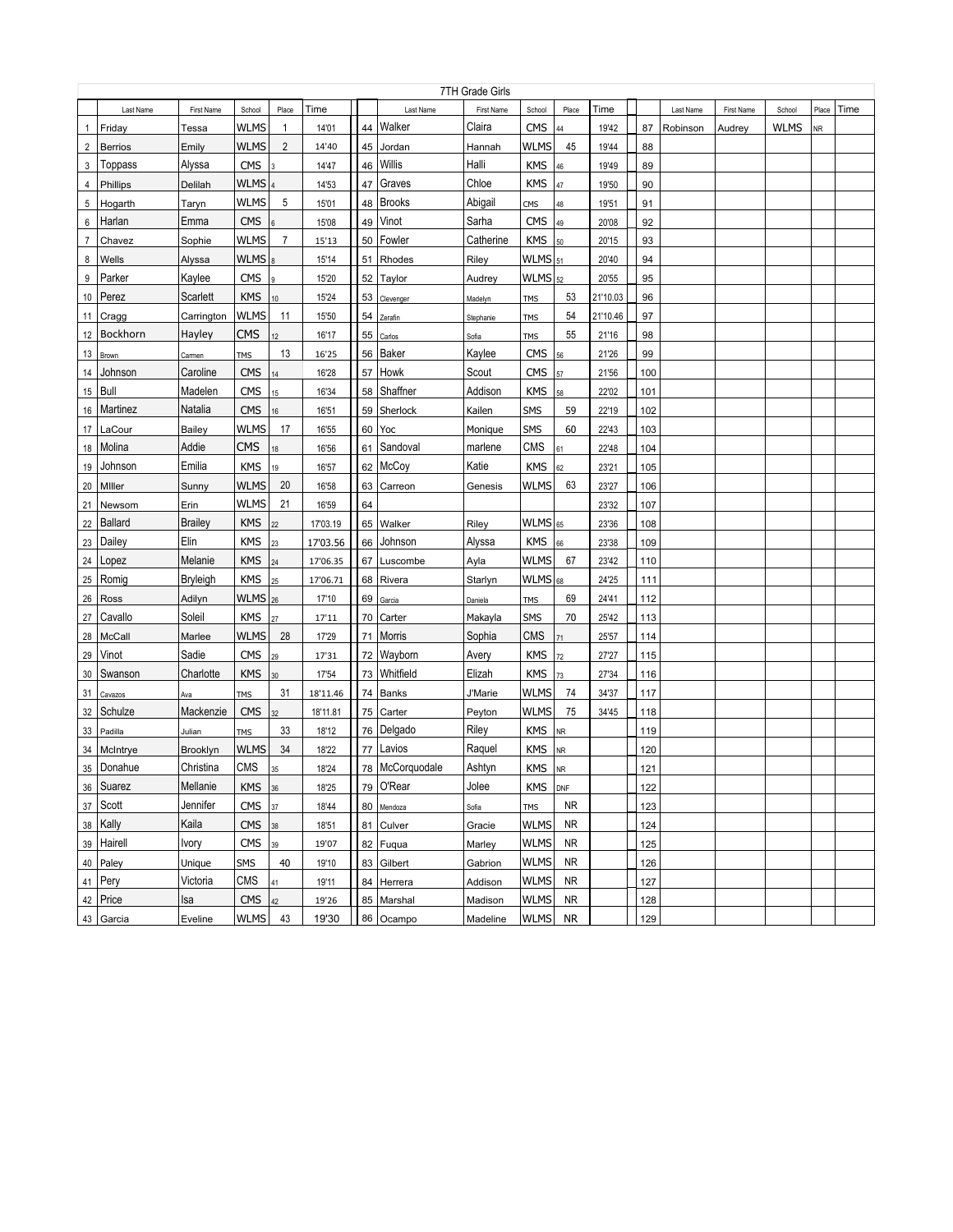|        | <b>CREEKWOOD 7TH GRADE Girls</b> |              |                     |                |  |        |           |            |        |      |  |  |  |  |
|--------|----------------------------------|--------------|---------------------|----------------|--|--------|-----------|------------|--------|------|--|--|--|--|
|        | Last Name                        | First Name   | School              | Time           |  |        | Last Name | First Name | School | Time |  |  |  |  |
|        | $_1$   Parker                    | Kaylee       | $CMS$  9            |                |  | 31     |           |            |        |      |  |  |  |  |
|        | $2$ Toppass                      | Alyssa       | CMS 14:42           |                |  | 32     |           |            |        |      |  |  |  |  |
|        | $3$ Bull                         | Madelen      | <b>CMS</b>          | $\vert$ 15     |  | 33     |           |            |        |      |  |  |  |  |
|        | $4$ Harlan                       | Emma         | CMS <sub>6</sub>    |                |  |        |           |            |        |      |  |  |  |  |
|        | $5$ Vinot                        | Sadie        | <b>CMS</b>          | $\frac{29}{2}$ |  | 34     |           |            |        |      |  |  |  |  |
|        | $_6$ Martinez                    | Natalia      | <b>CMS</b>          | 16             |  | 35     |           |            |        |      |  |  |  |  |
|        | $7$ Hairell                      | <b>lvory</b> | $CMS$ 39            |                |  | 36     |           |            |        |      |  |  |  |  |
|        | 8 Kally                          | Kaila        | <b>CMS</b>          | 38             |  | 37     |           |            |        |      |  |  |  |  |
|        | 9 Walker                         | Claira       | $CMS  _{44}$        |                |  | 40     |           |            |        |      |  |  |  |  |
|        | 10 Johnson                       | Caroline     | CMS $14$            |                |  | 41     |           |            |        |      |  |  |  |  |
|        | $_{11}$ Vinot                    | Sarha        | $CMS$  49           |                |  | 42     |           |            |        |      |  |  |  |  |
|        | $_{12}$ Scott                    | Jennifer     | <b>CMS</b>          | 37             |  | 43     |           |            |        |      |  |  |  |  |
|        | $_{13}$ Schulze                  | Mackenzie    | <b>CMS</b>          | 32             |  | 44     |           |            |        |      |  |  |  |  |
|        | $_{14}$ Howk                     | Scout        | <b>CMS</b>          | 57             |  | 45     |           |            |        |      |  |  |  |  |
|        | $15$ Price                       | Isa          | <b>CMS</b>          | 42             |  | 46     |           |            |        |      |  |  |  |  |
|        | 16 Baker                         | Kaylee       | <b>CMS</b>          | 56             |  | 47     |           |            |        |      |  |  |  |  |
|        | 18 Brooks                        | Abigail      | <b>CMS</b>          | 48             |  | 48     |           |            |        |      |  |  |  |  |
|        | 19 Donahue                       | Christina    | <b>CMS</b>          | 35             |  | 49     |           |            |        |      |  |  |  |  |
|        | <sub>20</sub> Molina             | Addie        | <b>CMS</b>          | 18             |  | $50\,$ |           |            |        |      |  |  |  |  |
|        | $_{21}$ Pery                     | Victoria     | $CMS$ $41$          |                |  | 51     |           |            |        |      |  |  |  |  |
|        | $_{22}$ Sandoval                 | marlene      | <b>CMS</b>          | 61             |  | 52     |           |            |        |      |  |  |  |  |
|        | 23 Bockhorn                      | Hayley       | $CMS$ <sub>12</sub> |                |  | 53     |           |            |        |      |  |  |  |  |
|        | 24 Morris                        | Sophia       | <b>CMS</b>          | $\vert$ 71     |  | 54     |           |            |        |      |  |  |  |  |
| 25     |                                  |              | <b>CMS</b>          |                |  | 55     |           |            |        |      |  |  |  |  |
| 26     |                                  |              | <b>CMS</b>          |                |  | 56     |           |            |        |      |  |  |  |  |
| 27     |                                  |              | <b>CMS</b>          |                |  | 57     |           |            |        |      |  |  |  |  |
| 28     |                                  |              | <b>CMS</b>          |                |  | 58     |           |            |        |      |  |  |  |  |
| 29     |                                  |              | <b>CMS</b>          |                |  | 59     |           |            |        |      |  |  |  |  |
| $30\,$ |                                  |              |                     |                |  | 60     |           |            |        |      |  |  |  |  |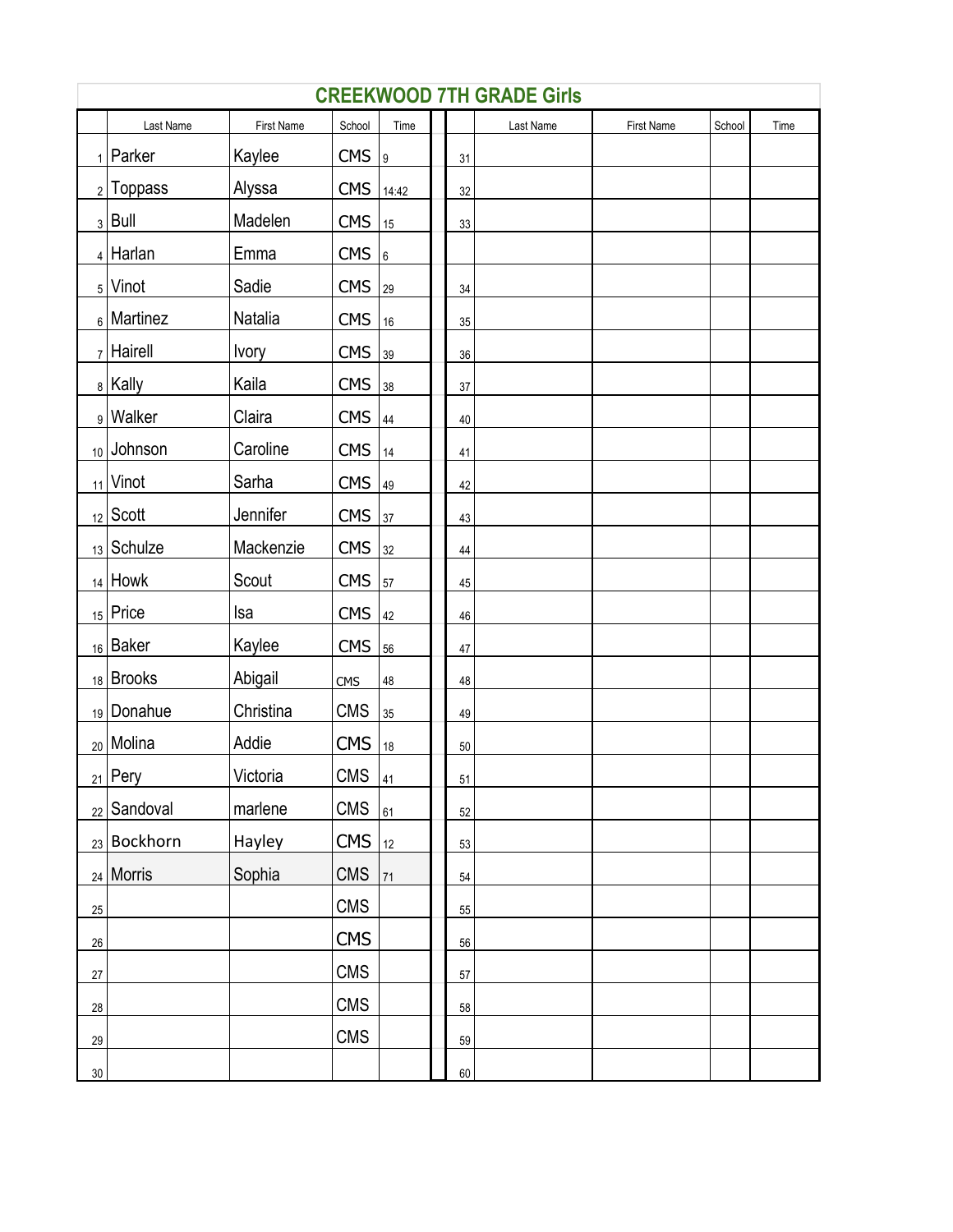|                | <b>KINGWOOD 7TH GRADE Girls</b> |                 |            |                |  |        |           |            |        |      |  |  |  |  |
|----------------|---------------------------------|-----------------|------------|----------------|--|--------|-----------|------------|--------|------|--|--|--|--|
|                | Last Name                       | First Name      | School     | Time           |  |        | Last Name | First Name | School | Time |  |  |  |  |
| $\mathbf{1}$   | <b>Ballard</b>                  | <b>Brailey</b>  | <b>KMS</b> | 22             |  | 31     |           |            |        |      |  |  |  |  |
| 2              | Cavallo                         | Soleil          | <b>KMS</b> | 27             |  | $32\,$ |           |            |        |      |  |  |  |  |
| 3              | Dailey                          | Elin            | <b>KMS</b> | 23             |  | 33     |           |            |        |      |  |  |  |  |
|                | $_4$ Delgado                    | Riley           | <b>KMS</b> | N <sub>R</sub> |  |        |           |            |        |      |  |  |  |  |
|                | $5$ Fowler                      | Catherine       | <b>KMS</b> | 50             |  | 34     |           |            |        |      |  |  |  |  |
| 6 <sup>1</sup> | Graves                          | Chloe           | <b>KMS</b> | 47             |  | 35     |           |            |        |      |  |  |  |  |
| 7              | Johnson                         | Alyssa          | <b>KMS</b> | 66             |  | $36\,$ |           |            |        |      |  |  |  |  |
|                | 8 Johnson                       | Emilia          | <b>KMS</b> | 19             |  | 37     |           |            |        |      |  |  |  |  |
|                | 9 Lavios                        | Raquel          | <b>KMS</b> | <b>NR</b>      |  | $40\,$ |           |            |        |      |  |  |  |  |
|                | $_{10}$ Lopez                   | Melanie         | <b>KMS</b> | 24             |  | 41     |           |            |        |      |  |  |  |  |
|                | 11 McCorquodale                 | Ashtyn          | <b>KMS</b> | NR             |  | 42     |           |            |        |      |  |  |  |  |
|                | $_{12}$ McCoy                   | Katie           | <b>KMS</b> | 62             |  | 43     |           |            |        |      |  |  |  |  |
| 13             | O'Rear                          | Jolee           | <b>KMS</b> | <b>DNF</b>     |  | 44     |           |            |        |      |  |  |  |  |
|                | $14$ Perez                      | Scarlett        | <b>KMS</b> | 10             |  | 45     |           |            |        |      |  |  |  |  |
|                | $15$ Romig                      | <b>Bryleigh</b> | <b>KMS</b> | 25             |  | 46     |           |            |        |      |  |  |  |  |
| 16             | Shaffner                        | Addison         | <b>KMS</b> | 58             |  | 47     |           |            |        |      |  |  |  |  |
| 18             | Suarez                          | Mellanie        | <b>KMS</b> | 36             |  | 48     |           |            |        |      |  |  |  |  |
| 19             | Swanson                         | Charlotte       | <b>KMS</b> | 30             |  | 49     |           |            |        |      |  |  |  |  |
|                | <sub>20</sub> Wayborn           | Avery           | <b>KMS</b> | 72             |  | $50\,$ |           |            |        |      |  |  |  |  |
|                | <sub>21</sub> Whitfield         | Elizah          | <b>KMS</b> | 73             |  | 51     |           |            |        |      |  |  |  |  |
| 22             | Willis                          | Halli           | <b>KMS</b> | 46             |  | 52     |           |            |        |      |  |  |  |  |
| 23             |                                 |                 |            |                |  | 53     |           |            |        |      |  |  |  |  |
| 24             |                                 |                 |            |                |  | 54     |           |            |        |      |  |  |  |  |
| 25             |                                 |                 |            |                |  | 55     |           |            |        |      |  |  |  |  |
| 26             |                                 |                 |            |                |  | 56     |           |            |        |      |  |  |  |  |
| $27\,$         |                                 |                 |            |                |  | 57     |           |            |        |      |  |  |  |  |
| $28\,$         |                                 |                 |            |                |  | 58     |           |            |        |      |  |  |  |  |
| 29             |                                 |                 |            |                |  | 59     |           |            |        |      |  |  |  |  |
| $30\,$         |                                 |                 |            |                |  | 60     |           |            |        |      |  |  |  |  |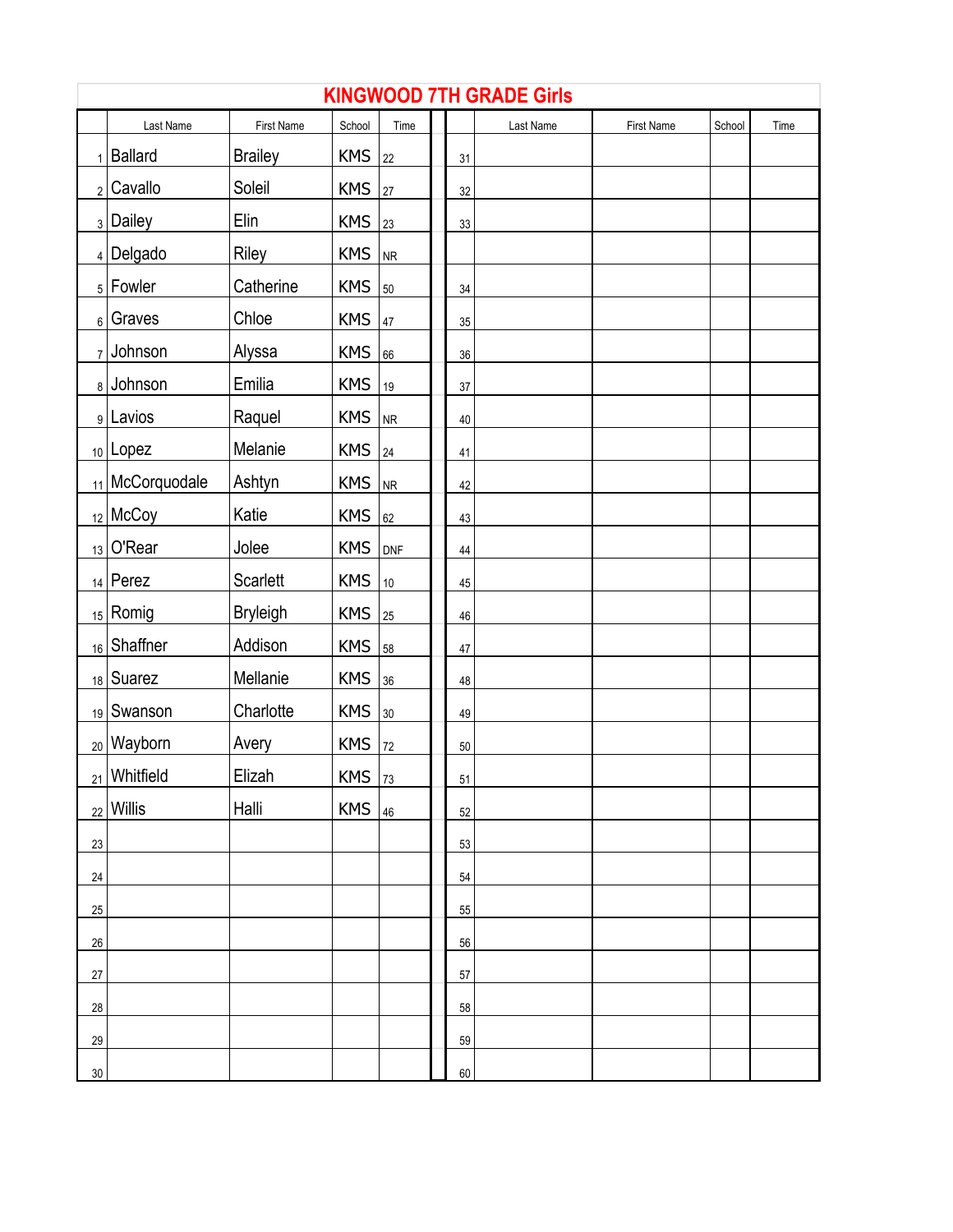|        | <b>TIMBERWOOD 7TH GRADE Girls</b> |            |            |           |      |  |        |           |            |        |      |  |  |
|--------|-----------------------------------|------------|------------|-----------|------|--|--------|-----------|------------|--------|------|--|--|
|        | Last Name                         | First Name | School     |           | Time |  |        | Last Name | First Name | School | Time |  |  |
|        | 1 Brown                           | Carmen     | <b>TMS</b> | $13$      |      |  | 31     |           |            |        |      |  |  |
|        | 2 Cavazos                         | Ava        | <b>TMS</b> | 31        |      |  | 32     |           |            |        |      |  |  |
|        | 3 Carlos                          | Sofia      | <b>TMS</b> | $55\,$    |      |  | 33     |           |            |        |      |  |  |
|        | 4 Padilla                         | Julian     | <b>TMS</b> | $33\,$    |      |  | 34     |           |            |        |      |  |  |
|        | 5 Zerafin                         | Stephanie  | <b>TMS</b> | 54        |      |  | 35     |           |            |        |      |  |  |
|        | 6 Mendoza                         | Sofia      | <b>TMS</b> | <b>NR</b> |      |  | 36     |           |            |        |      |  |  |
|        | 7 Clevenger                       | Madelyn    | <b>TMS</b> | 53        |      |  | 37     |           |            |        |      |  |  |
|        | 8 Garcia                          | Daniela    | <b>TMS</b> | 69        |      |  | 38     |           |            |        |      |  |  |
| $9\,$  |                                   |            | <b>TMS</b> |           |      |  | 39     |           |            |        |      |  |  |
| 10     |                                   |            | <b>TMS</b> |           |      |  | 40     |           |            |        |      |  |  |
| 11     |                                   |            | <b>TMS</b> |           |      |  | 41     |           |            |        |      |  |  |
| 12     |                                   |            | <b>TMS</b> |           |      |  | 42     |           |            |        |      |  |  |
| 13     |                                   |            | <b>TMS</b> |           |      |  | 43     |           |            |        |      |  |  |
| 14     |                                   |            |            |           |      |  | 44     |           |            |        |      |  |  |
| 15     |                                   |            |            |           |      |  | 45     |           |            |        |      |  |  |
| 16     |                                   |            |            |           |      |  | 46     |           |            |        |      |  |  |
| 17     |                                   |            |            |           |      |  | 47     |           |            |        |      |  |  |
| 18     |                                   |            |            |           |      |  | 48     |           |            |        |      |  |  |
| $19$   |                                   |            |            |           |      |  | 49     |           |            |        |      |  |  |
| 20     |                                   |            |            |           |      |  | $50\,$ |           |            |        |      |  |  |
| 21     |                                   |            |            |           |      |  | 51     |           |            |        |      |  |  |
| 22     |                                   |            |            |           |      |  | 52     |           |            |        |      |  |  |
| 23     |                                   |            |            |           |      |  | 53     |           |            |        |      |  |  |
| 24     |                                   |            |            |           |      |  | 54     |           |            |        |      |  |  |
| 25     |                                   |            |            |           |      |  | 55     |           |            |        |      |  |  |
| 26     |                                   |            |            |           |      |  | 56     |           |            |        |      |  |  |
| $27\,$ |                                   |            |            |           |      |  | 57     |           |            |        |      |  |  |
| $28\,$ |                                   |            |            |           |      |  | 58     |           |            |        |      |  |  |
| 29     |                                   |            |            |           |      |  | 59     |           |            |        |      |  |  |
| $30\,$ |                                   |            |            |           |      |  | 60     |           |            |        |      |  |  |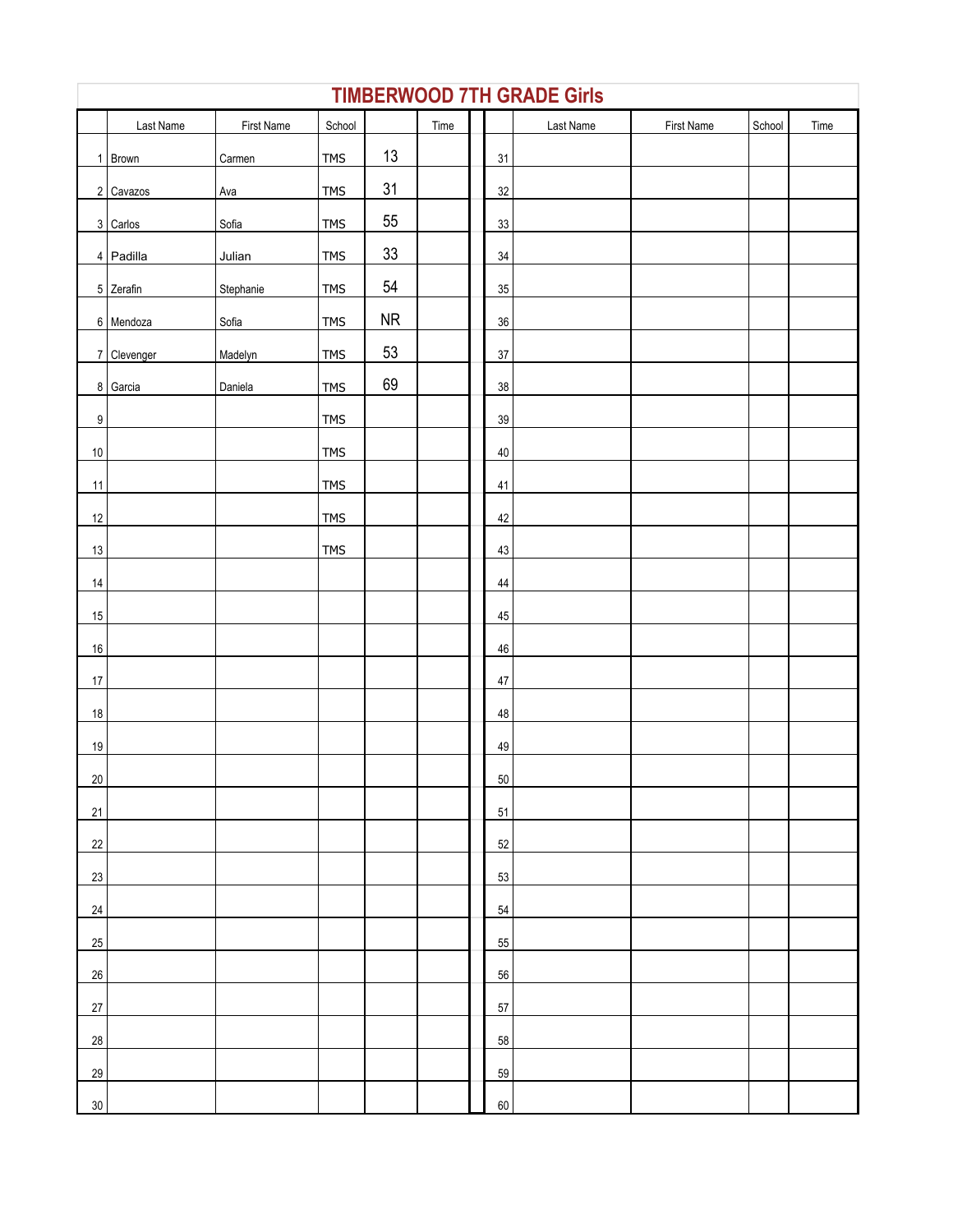| <b>STERLING 7TH GRADE Girls</b> |            |            |            |        |      |  |        |           |            |        |      |  |
|---------------------------------|------------|------------|------------|--------|------|--|--------|-----------|------------|--------|------|--|
|                                 | Last Name  | First Name | School     |        | Time |  |        | Last Name | First Name | School | Time |  |
|                                 | 1 Carter   | Makayla    | SMS        | $70\,$ |      |  | 31     |           |            |        |      |  |
|                                 | $2$ Paley  | Unique     | SMS        | 40     |      |  | 32     |           |            |        |      |  |
|                                 | 3 Sherlock | Kailen     | SMS        | 59     |      |  | 33     |           |            |        |      |  |
|                                 | $4$ Yoc    | Monique    | <b>SMS</b> | 60     |      |  | 34     |           |            |        |      |  |
| $\overline{5}$                  |            |            | <b>SMS</b> |        |      |  | 35     |           |            |        |      |  |
| $\,6\,$                         |            |            | <b>SMS</b> |        |      |  | $36\,$ |           |            |        |      |  |
| $\overline{7}$                  |            |            | <b>SMS</b> |        |      |  | $37\,$ |           |            |        |      |  |
| $\bf 8$                         |            |            | <b>SMS</b> |        |      |  | 38     |           |            |        |      |  |
| $\boldsymbol{9}$                |            |            | <b>SMS</b> |        |      |  | 39     |           |            |        |      |  |
| 10                              |            |            | <b>SMS</b> |        |      |  | 40     |           |            |        |      |  |
| 11                              |            |            | <b>SMS</b> |        |      |  | 41     |           |            |        |      |  |
| 12                              |            |            | <b>SMS</b> |        |      |  | 42     |           |            |        |      |  |
| 13                              |            |            |            |        |      |  | 43     |           |            |        |      |  |
| $14$                            |            |            |            |        |      |  | 44     |           |            |        |      |  |
| 15                              |            |            |            |        |      |  | 45     |           |            |        |      |  |
| $16\,$                          |            |            |            |        |      |  | 46     |           |            |        |      |  |
| $17\,$                          |            |            |            |        |      |  | 47     |           |            |        |      |  |
| 18                              |            |            |            |        |      |  | 48     |           |            |        |      |  |
| 19                              |            |            |            |        |      |  | 49     |           |            |        |      |  |
| 20                              |            |            |            |        |      |  | 50     |           |            |        |      |  |
| 21                              |            |            |            |        |      |  | 51     |           |            |        |      |  |
| $22\,$                          |            |            |            |        |      |  | 52     |           |            |        |      |  |
| 23                              |            |            |            |        |      |  | 53     |           |            |        |      |  |
| $24\,$                          |            |            |            |        |      |  | 54     |           |            |        |      |  |
| 25                              |            |            |            |        |      |  | 55     |           |            |        |      |  |
| $26\,$                          |            |            |            |        |      |  | 56     |           |            |        |      |  |
| $27\,$                          |            |            |            |        |      |  | 57     |           |            |        |      |  |
| $28\,$                          |            |            |            |        |      |  | 58     |           |            |        |      |  |
| 29                              |            |            |            |        |      |  | 59     |           |            |        |      |  |
| $30\,$                          |            |            |            |        |      |  | 60     |           |            |        |      |  |

 $\Gamma$